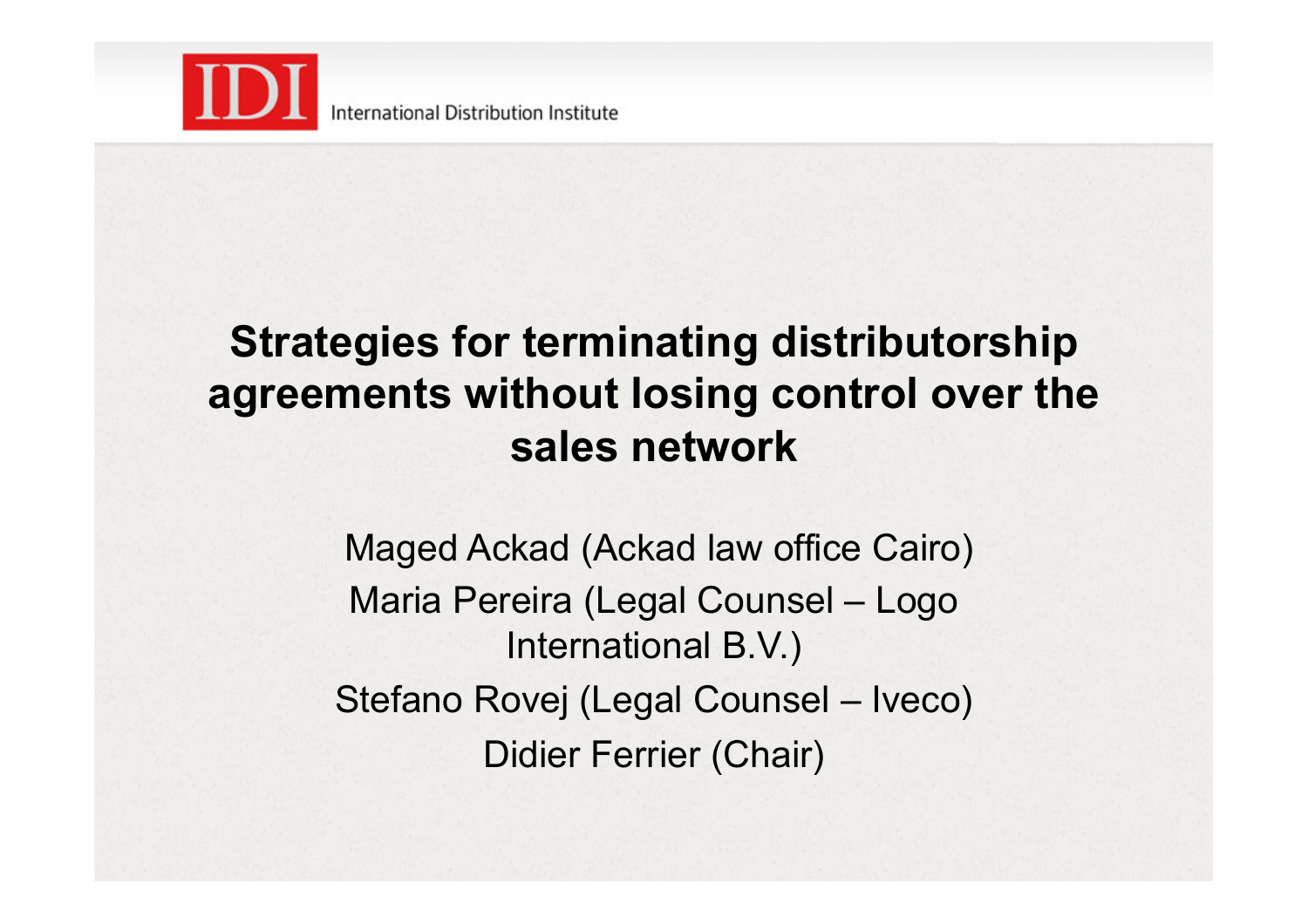

## Introduction

- In a scenario of long lasting dealership agreements and big size dealers, exit strategy at termination needs to match business continuity and control over the network with the need to prevent dramatic interruption and avoid post-termination litigation (huge damages requests)
- Including since the beginning (in the dealership contracts) fair and detailed rules on post-termination commitments is certainly of support for a smooth termination and even facilitates mutually agreed termination, and even to get control over the network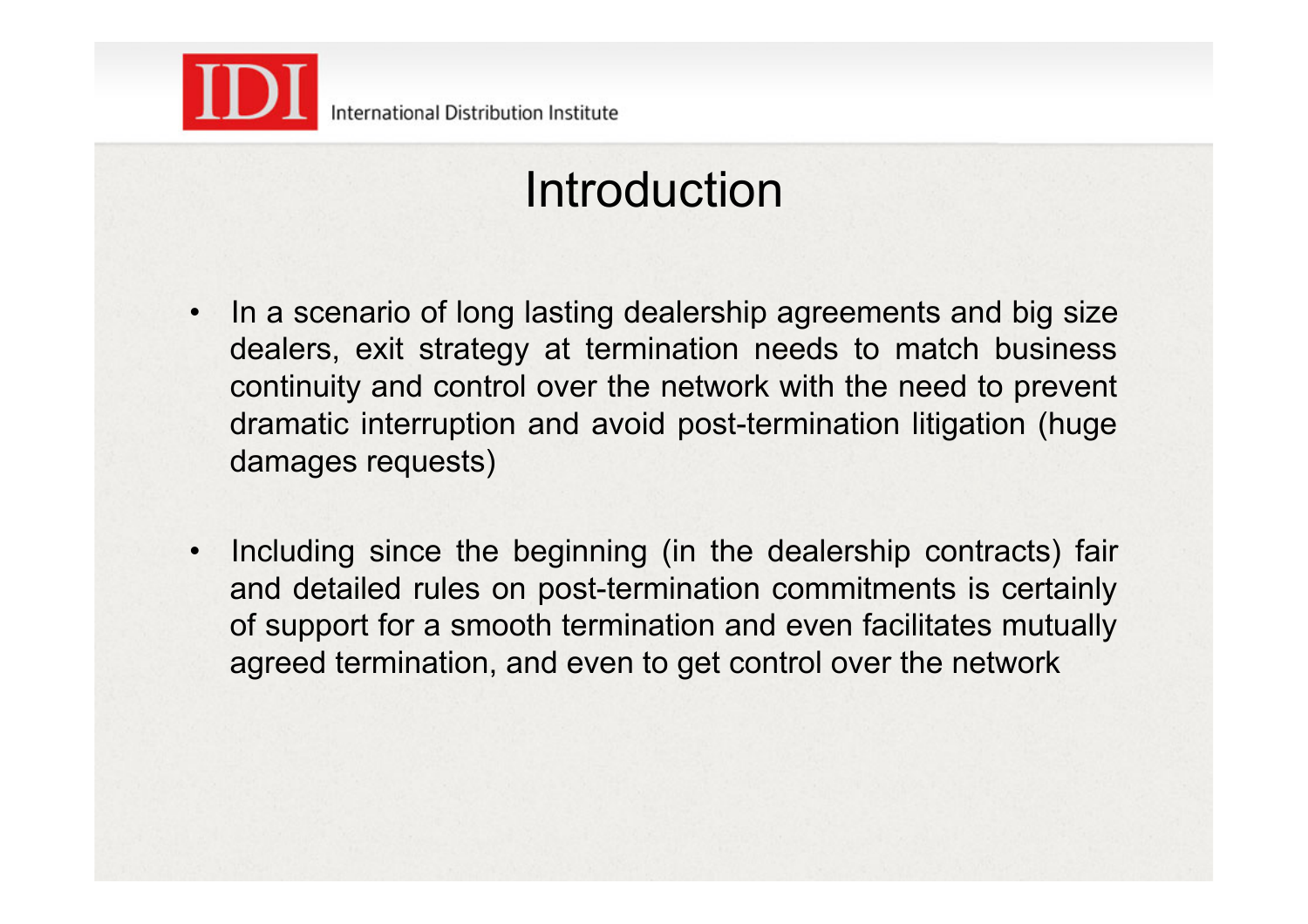

## Introduction

Three types of clauses deal with the termination of a distributorship agreement and the control over the sale network.

1.Clauses providing the assignment of the existing contracts between distributor and sub distributors to the supplier

2.Clauses imposing on distributor a non compete or non (re) affiliation obligation

3.Clauses affecting the normal continuation of the distributor's activity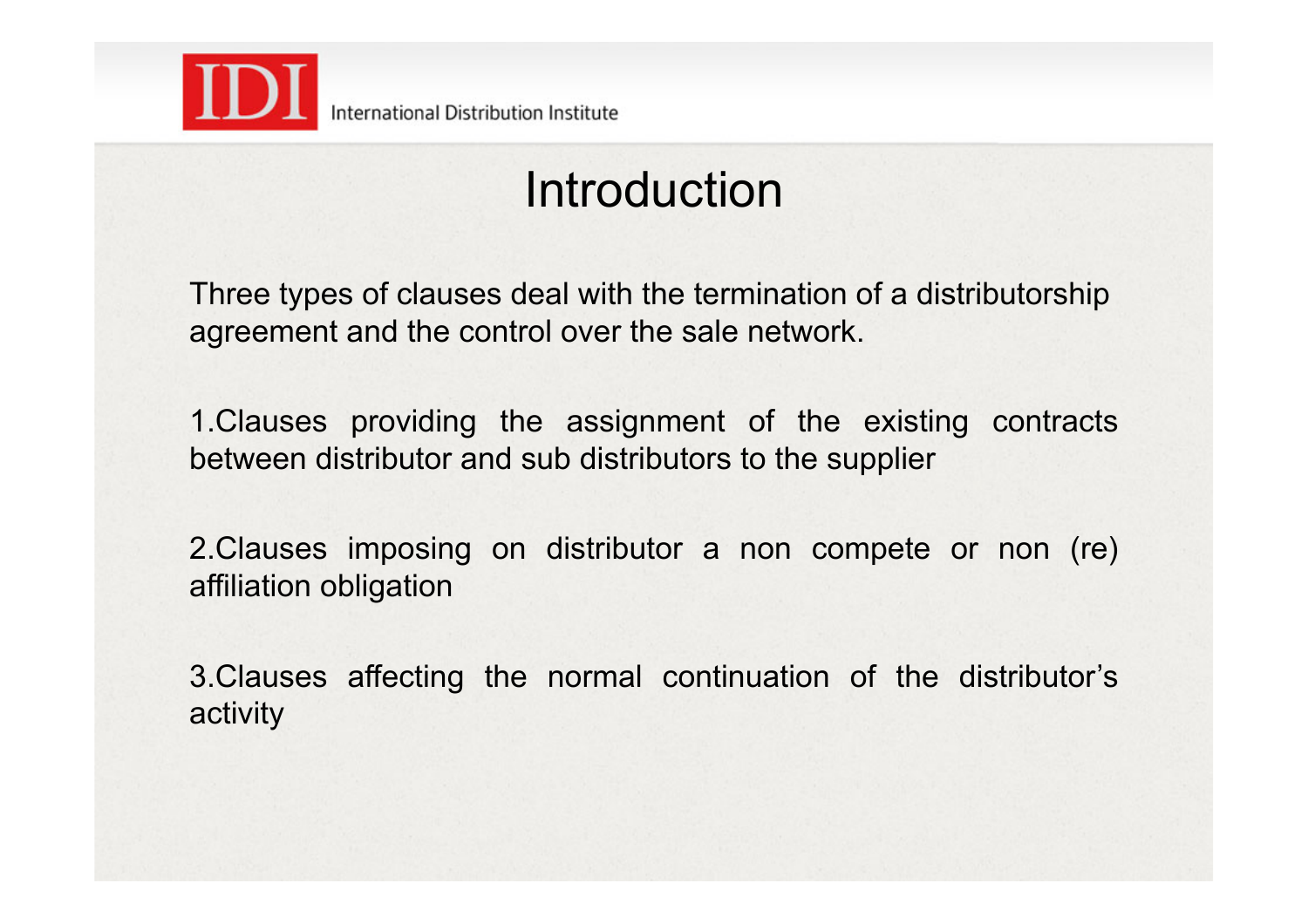

### 1. Contracts assignment

- In a distribution system a terminated dealer in theory may hardly continue to buy elsewhere contract products, nevertheless in practise it may be crucial to be able to assign the existing contracts (even for the customer's benefit)
- **assignment of sub-network agreements**
- assignment of orders
- assignment of long term maintenance contracts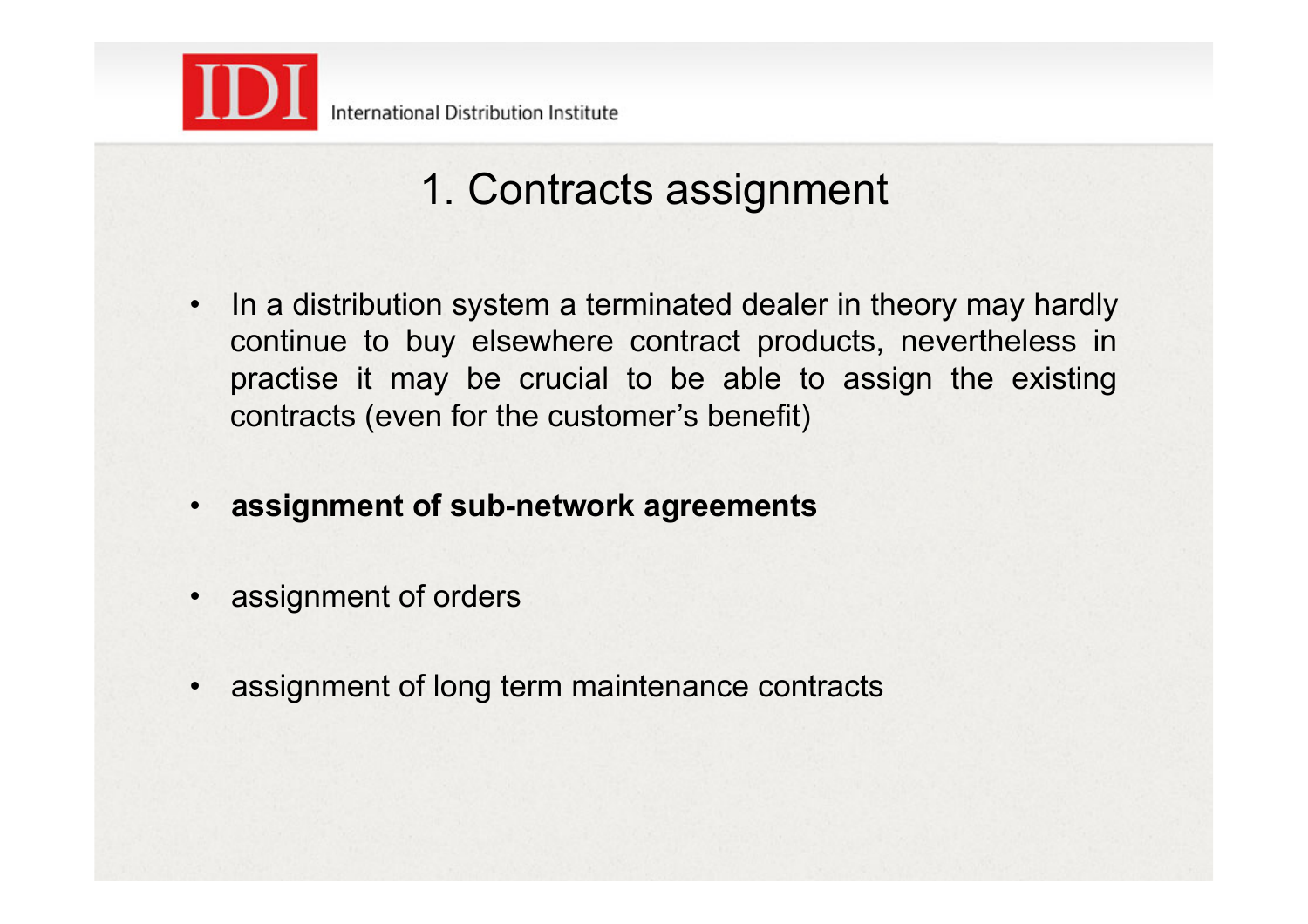

## 1. Contracts assignment – sub-network

• Dealer agreement:

*Upon termination of this Agreement, the Dealer shall, if so requested in writing by Manufacturer, assign to Manufacturer or to Manufacturer's nominee, all contracts in force between the Dealer and its Authorised Repairers and/or Sub-Dealers [and/or agents].* 

To re-inforce the remedy, it should be very important to drive the sub-network contracts drafting as well to tentatively prevent obstacles to the assignment (need agreement of the sub-dealer, *intuitu personae*)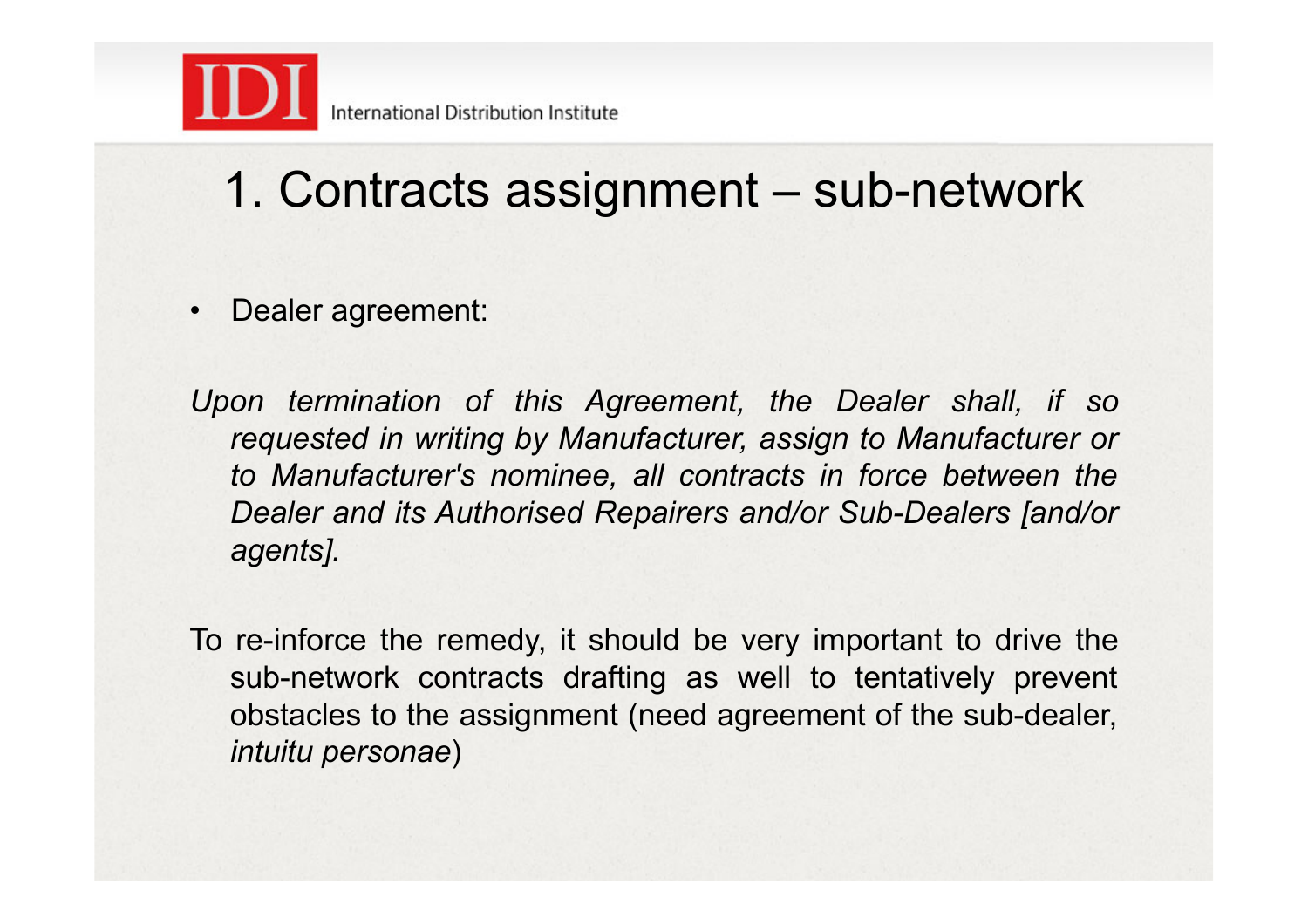

## 1. Contracts assignment – sub-network

• Second level contract (such as sub-dealer or authorised repairer):

*This Agreement will automatically terminate in the event that the Dealership Agreement in force between Manufacturer and the Dealer is terminated or no longer in force unless the Dealer expressly waives the benefit of this Article in writing to the [Sub-DealerAuthorised Repairer].*  The effective date of termination shall be the effective date of *termination of the Dealership Agreement.* 

*Notwithstanding the above, if for any reason, the Dealership agreement between the Dealer and Manufacturer ceases, the Dealer shall be entitled, by waiving the application of Article x above, to assign this Agreement to Manufacturer or to an other person indicated by Manufacturer.*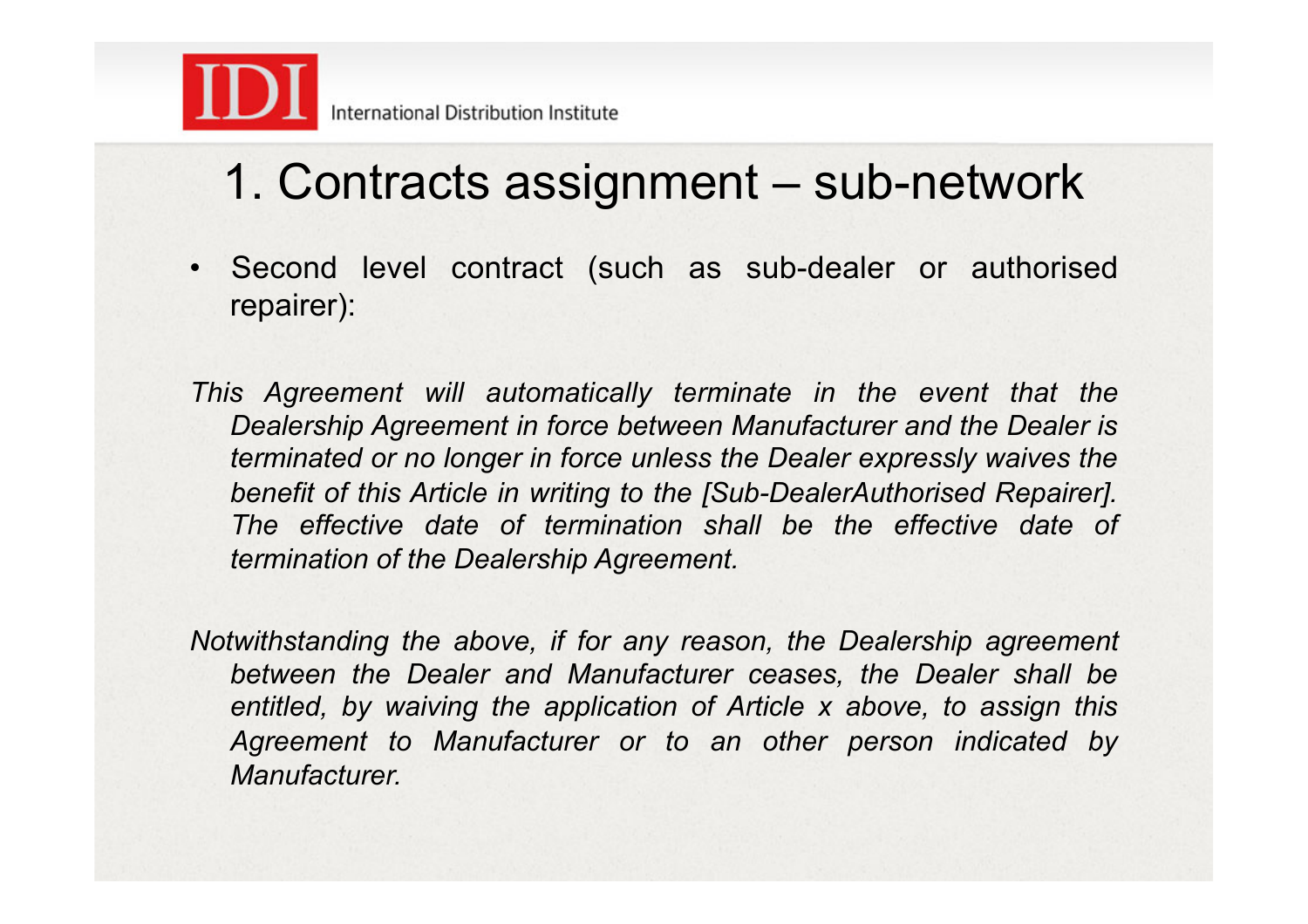

## 1. Contracts assignment – customers

*In the event that this Agreement is terminated for any reason whatsoever:* 

*(a) all orders submitted to Manufacturer by the Dealer for Contract Products, whether accepted by Manufacturer or not, shall be cancelled,*  and Manufacturer shall have no obligation with respect to those orders or *subsequent orders for Contract Products submitted to Manufacturer by the Dealer;* 

*(b) the Dealer shall provide Manufacturer with information and full details on all unfulfilled customer orders for Contract Products placed with the Dealer;* 

*(c) to the extent agreed by the ordering Final Customer, the Dealer shall, if so requested in writing by Manufacturer, assign to Manufacturer or to Manufacturer's nominee, all unfulfilled customer orders placed with the Dealer for Contract Products and shall pay to Manufacturer or to Manufacturer's nominee all sums paid by customers in connection with those orders, whether or not Manufacturer has fulfilled any corresponding order placed by the Dealer with Manufacturer for the Contract Products in question.*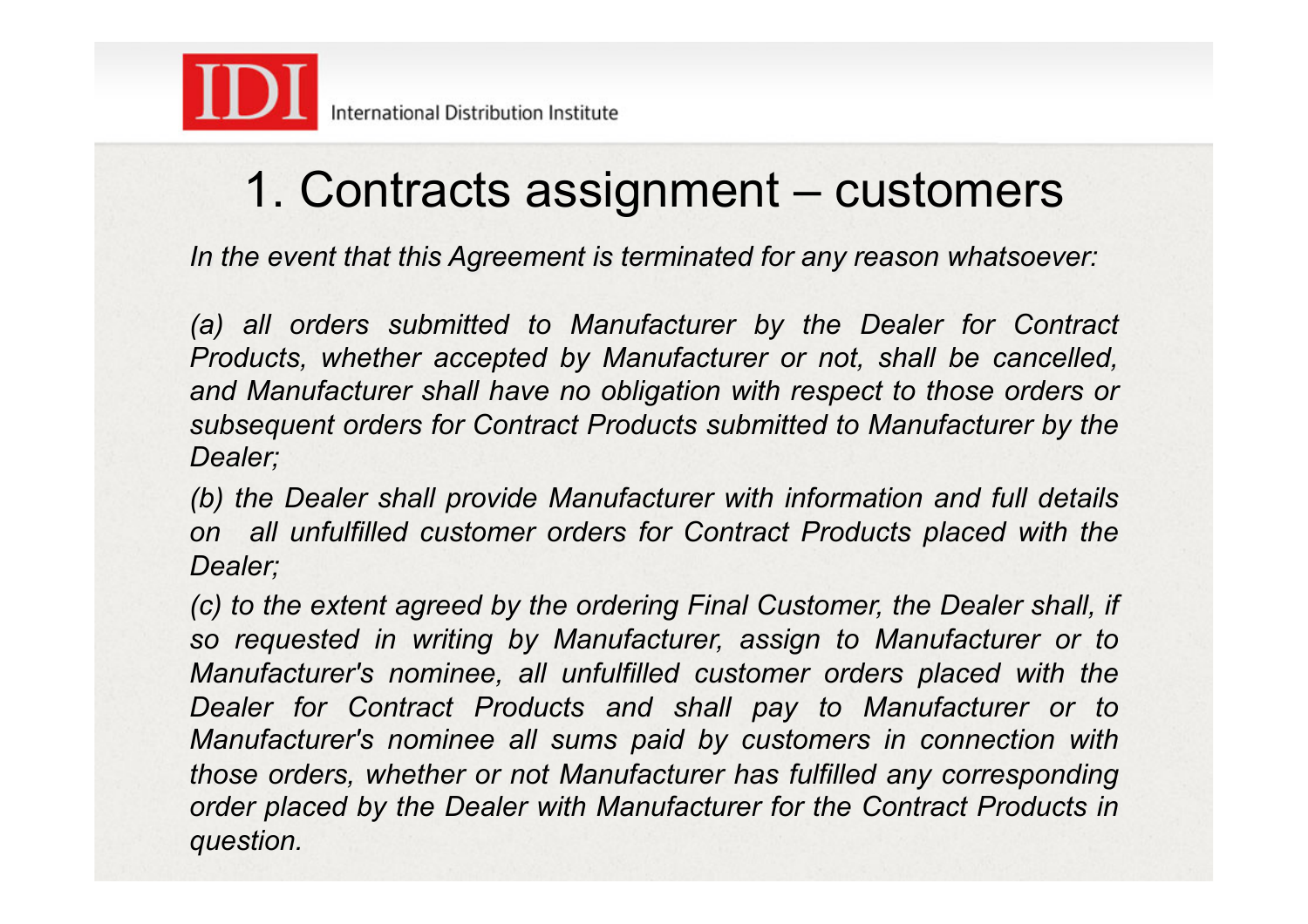

1. Contracts assignment - customers

A softer approach:

*In the event that this Agreement is terminated:* 

*(i) all orders submitted to Manufacturer by the Dealer prior to the date of termination shall be effective only in relation to quantities of Contract Products not exceeding three times the average of the number of outstanding Dealer orders at the end of each of the previous twelve months for the relevant category of Contract Products as determined pursuant to the terms of this Agreement shall be fulfilled by Manufacturer;* 

*(ii) to the extent required by the ordering Final Customer, Manufacturer shall accept the assignment by the Dealer to Manufacturer or to Manufacturer's nominee of all unfulfilled customer orders placed with the Dealer for Contract Products.*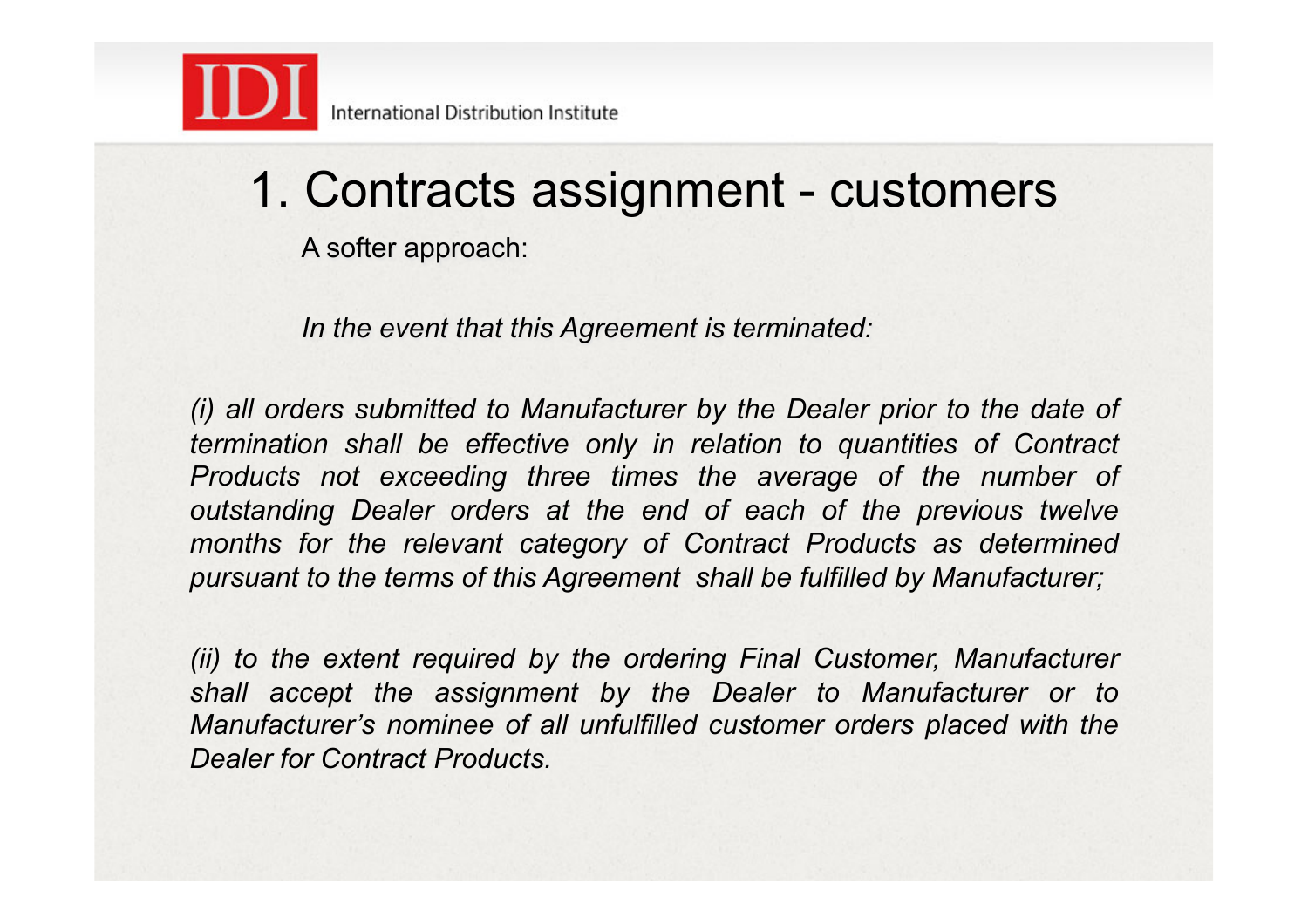

## 1. Contract assignment – after-market

- *For warranty work performed after termination of this Agreement with respect to any Products, the Dealer shall not be eligible to receive reimbursement from the Manufacturer unless specifically authorized by the Manufacturer in writing to perform such work and then only in the manner and for the period of time set forth in such authorization.*
- *The Dealer shall, if so requested in writing by Manufacturer, assign to Manufacturer or to Manufacturer's nominee, all maintenance & repair contracts in force between the Dealer and the customers. The Dealer shall endeavour to obtain the authorisation from the customer if needed.*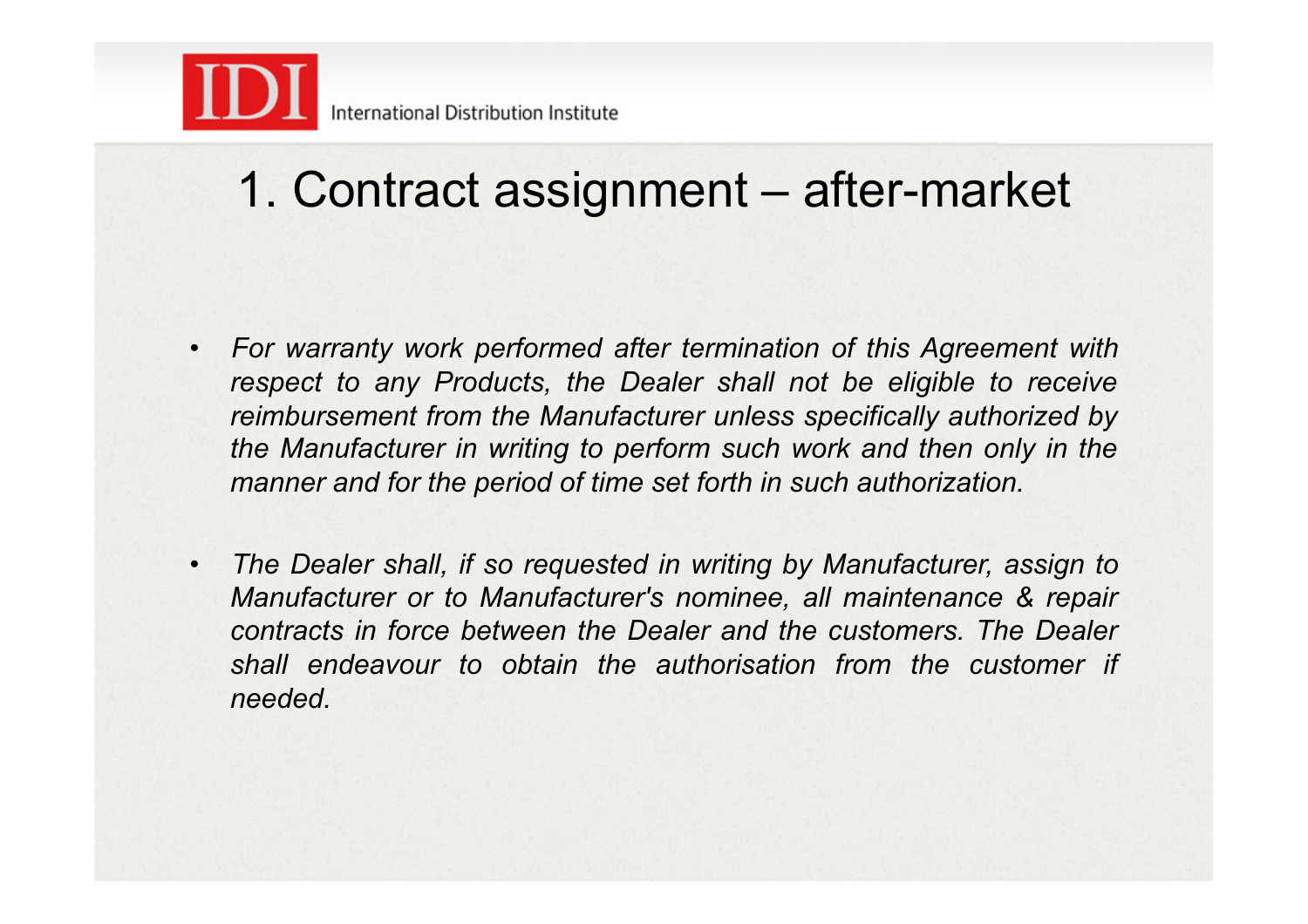

### 2. Non compete clause

### Example:

*"The operating company is prohibited from directly or indirectly exercising a commercial activity similar to and/or concurrent with the one that it is operating, from the address of its principal establishment and within a radius of 15 km around the latter for a period of one year from the expiry of the effects of the agreement, for any reason whatsoever".*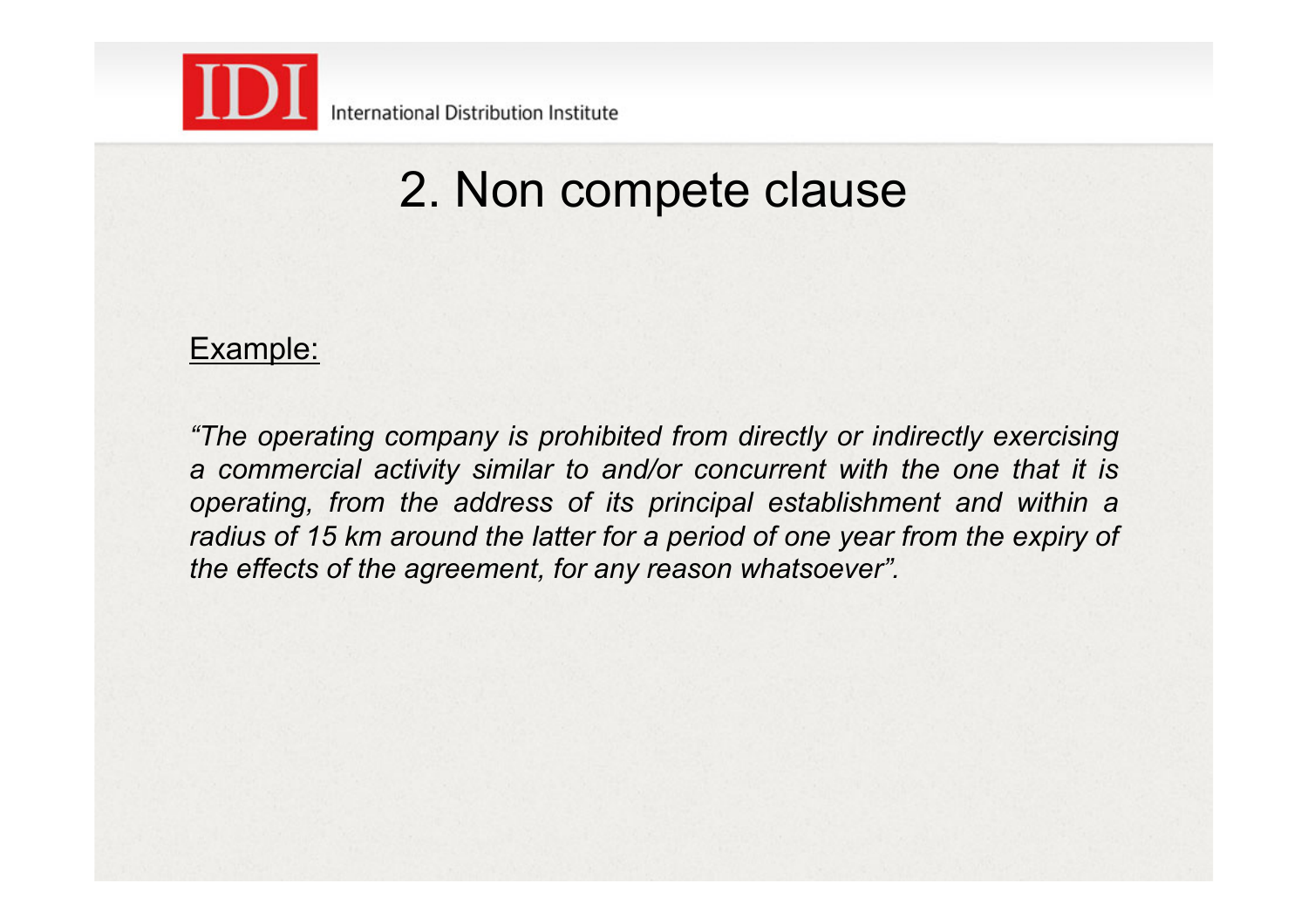

### 2. Non compete obligation

*To protect the know how transferred by Manufacturer to the Dealer under this Agreement, upon termination of this Agreement for any reason Manufacturer may ask to the Dealer to not manufacture, purchase, sell, resell or service products [that compete with Contract Products/ in the market of Contract Products]. The obligation under this Paragraph shall (i) be limited to the premises and land from which the Dealer operated to performance of this Agreement and (ii) limited up to a period of one year*  from the termination. Manufacturer shall have the right but not the *obligation to ask the above, and to this purpose Manufacturer shall send its written request to the Dealer at termination of the Agreement, and shall offer a compensation that shall be determined by applying the criteria set forth by Annex X. Should the Parties not agree about the amount of such compensation, the matter may be referred to arbitral procedure as per Article N of this Agreement.*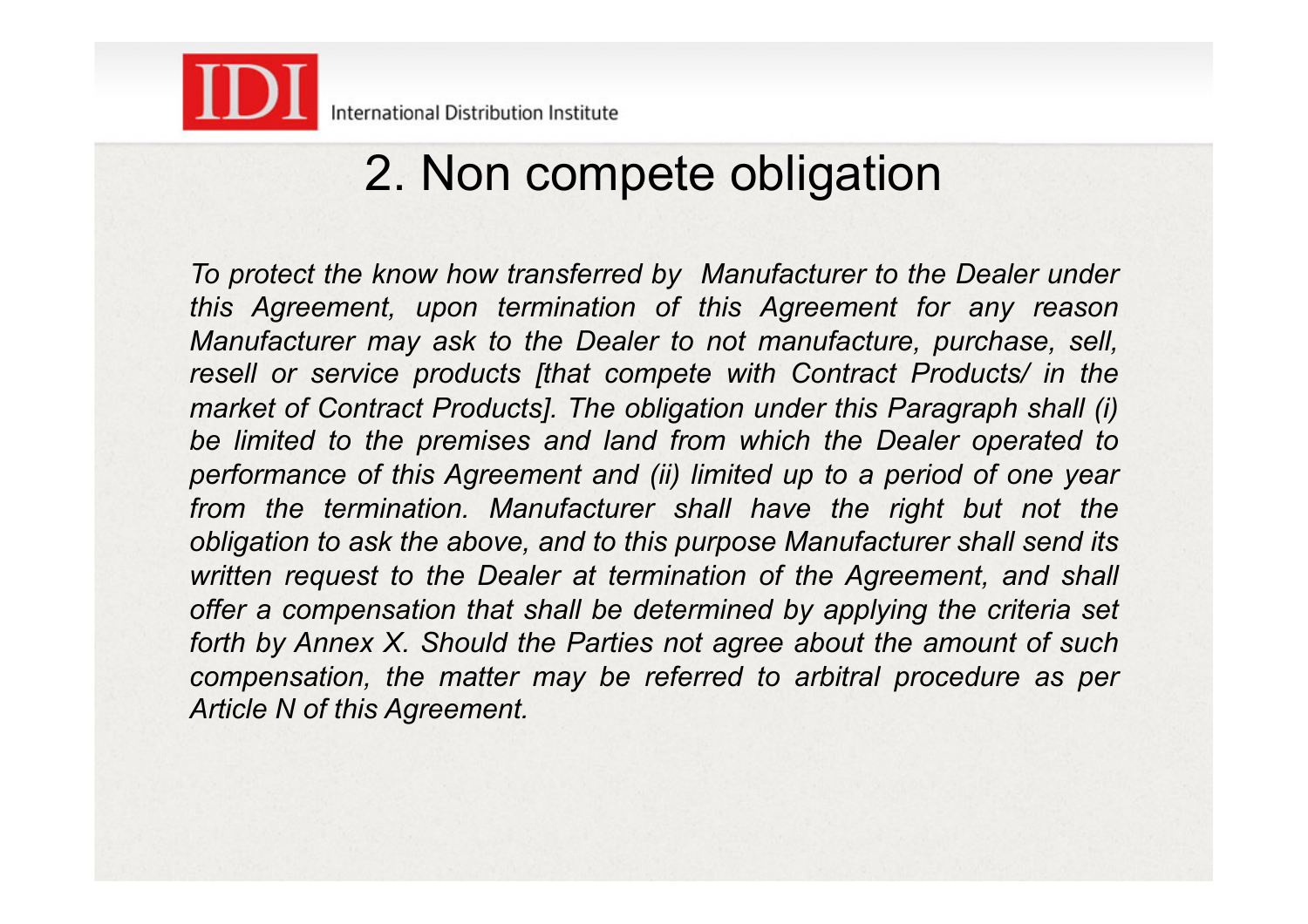

## 2. Non compete obligation

- Automotive sector: non-compete obligation forbidden, either directly or indirectly, for many years.
- No provision into the dealership contracts, even posttermination.
- Sporadically: non-compete obligation in the framework of a termination agreement (even limited to Contract Products).
- Reg. 330/2010: non-compete obligation allowed at certain conditions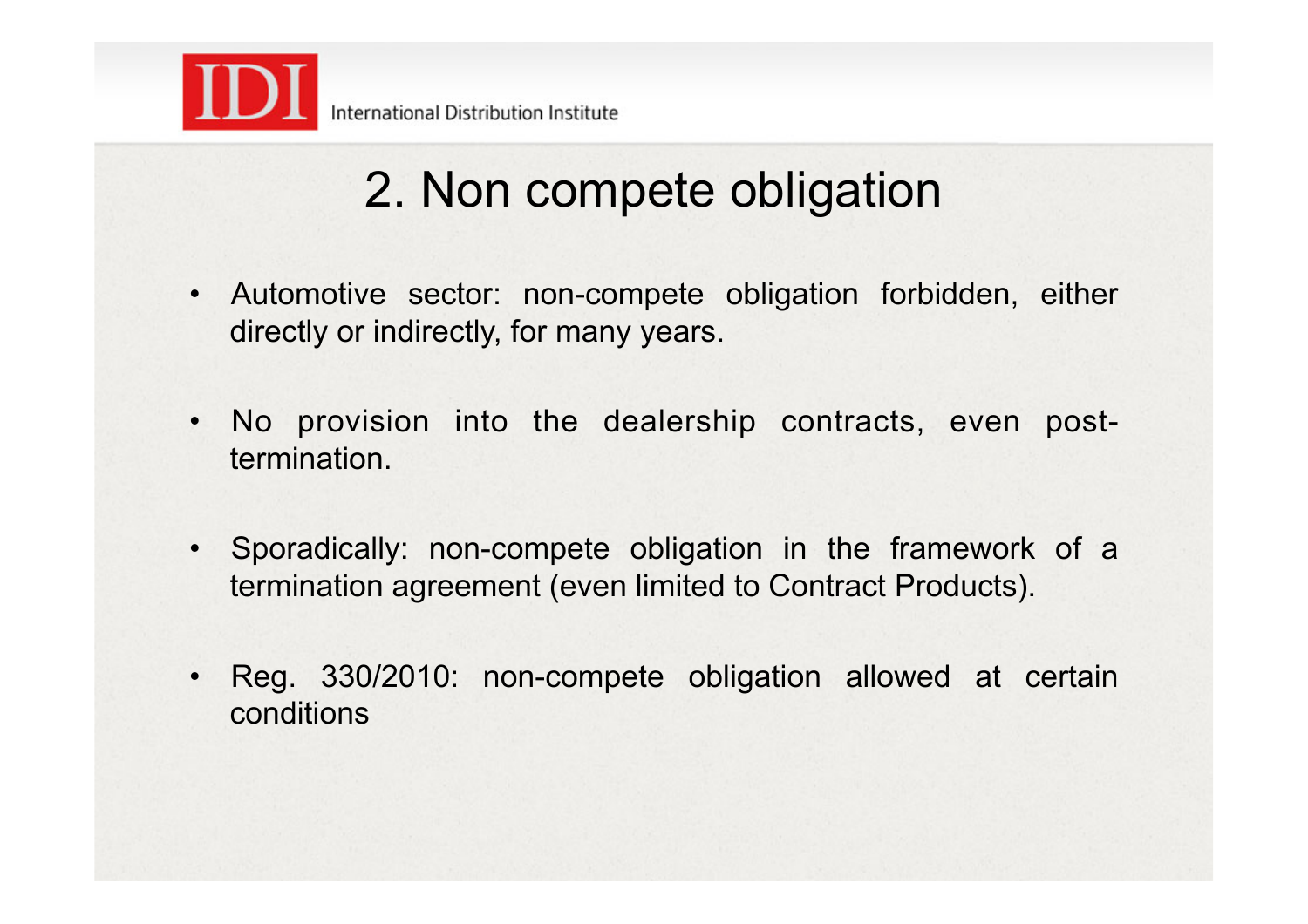

## 2. Non-(re)affiliation clause

*"The operating company is prohibited from directly or indirectly exercising a competing commercial activity under a trade name of national or regional renown and from offering for sale products whose trademarks are linked to that trade name, from the address of its principal establishment and within a radius of 15 km around the latter for a period of one year from the expiry of the contract, for any reason whatsoever"*.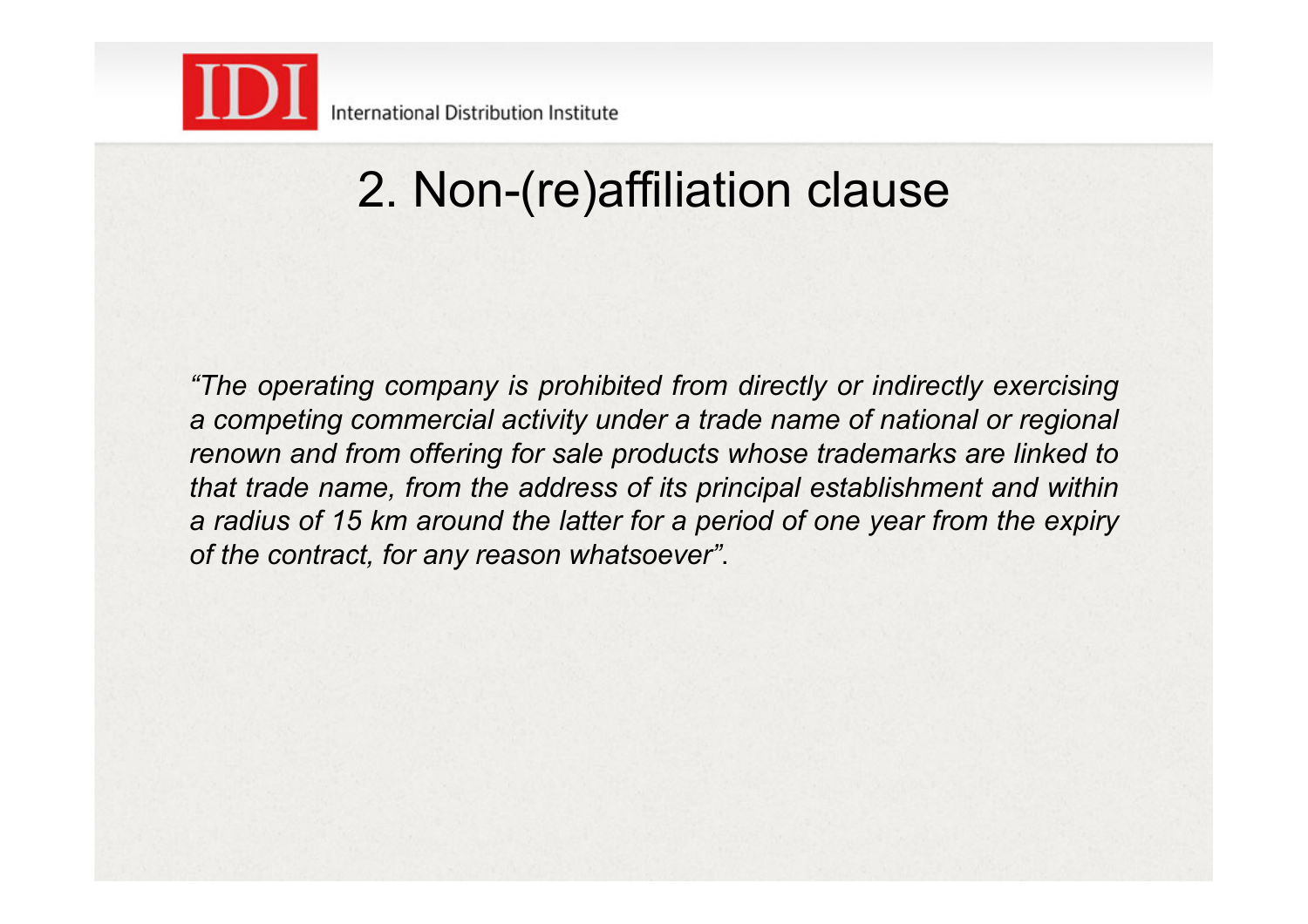

### **Trade marks**

### *Obligation to :*

•*terminate the use of the designation "X Dealer";* 

•*remove immediately the name Manufacturer and all Manufacturer signs, Manufacturer Trademarks, get-up from the area and premises; all the above mentioned material shall be returned to Manufacturer free of charge. Should this not be immediately done, the Dealer accepts that such material may be removed by Manufacturer that shall be entitled to recover from the Dealer the costs thus incurred;* 

•*terminate the use of the name Manufacturer and of any Manufacturer Trademarks and prevent their further use by its own agents;* 

•*stop the use of stationery, printed matter, forms, brochures, posters and other material or get up in any dealing or correspondence with any third party, where such material carries the Manufacturer Trademarks.*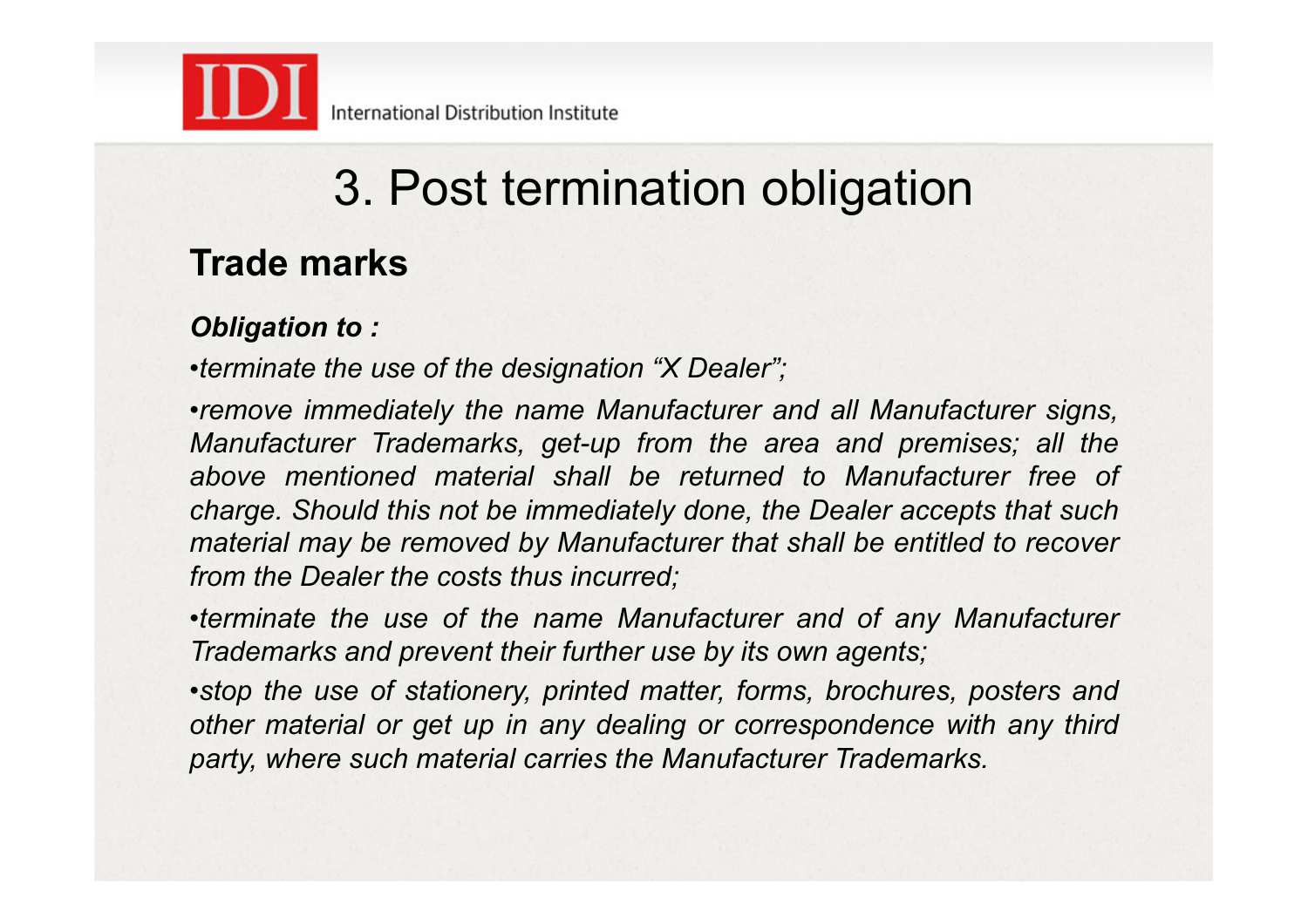

### **Trade Marks**

### Example:

*Upon termination of this Agreement the Dealer shall cease to represent itself as a Dealer of the Principal and to use any trade mark of the Principal, and, upon request of the Principal, shall immediately return any*  and all the technical manuals, sales literature and advertising *documentation delivered by the Principal for the purposes of, and in accordance with, the provisions of this Agreement.* 

*Termination of this Agreement shall not affect the rights and liabilities of either Party already accrued at the date of termination.*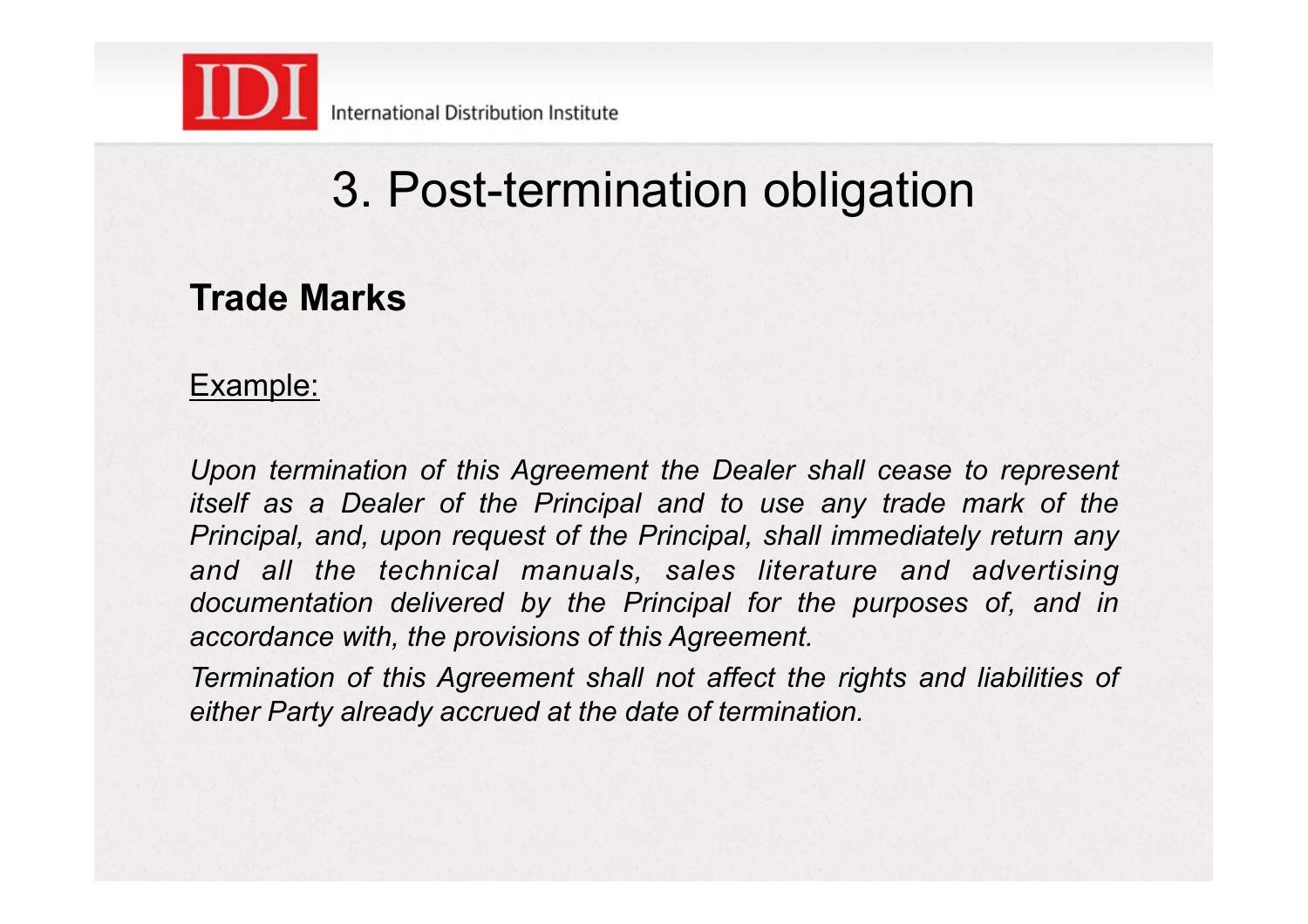

### **Trade Marks**

### Example:

*Upon termination of this Agreement, the Dealer shall remove all signs erected or used by the Dealer bearing any trademark or trade name to which Manufacturer or any Manufacturer Company is entitled or any word indicating that the Dealer is an Authorised Dealer.* 

*The Dealer shall erase or obliterate from stationery, forms and other papers used by the Dealer all trademarks and trade names to which Manufacturer or any Manufacturer Company is entitled and all words indicating that the Dealer is an Authorised Dealer.*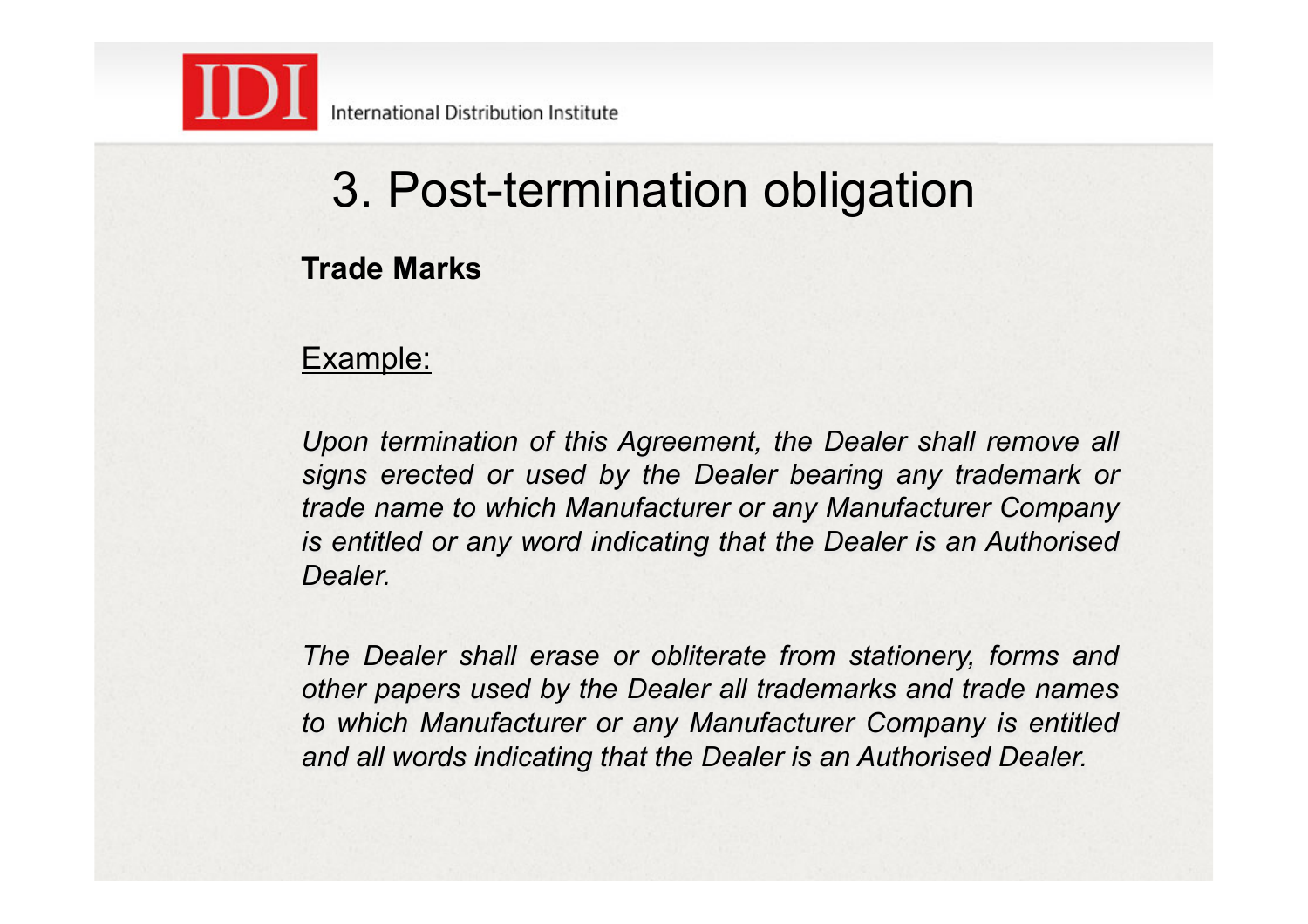

### **Trade Marks**

### Example:

*« At the end of the present agreement, in all cases of termination, the Dealer shall immediately cease all use, whether direct or indirect, of the trade mark and eliminate any distinctive sign of the mark contained notably on its premises, commercial documents or on websites.* 

*After a period of 15 (fifteen) days after the date of effect of the termination, this obligation will be accompanied by a penalty of 500 (five hundred) euros per day, multiplied by the number of places where those violations are committed ».*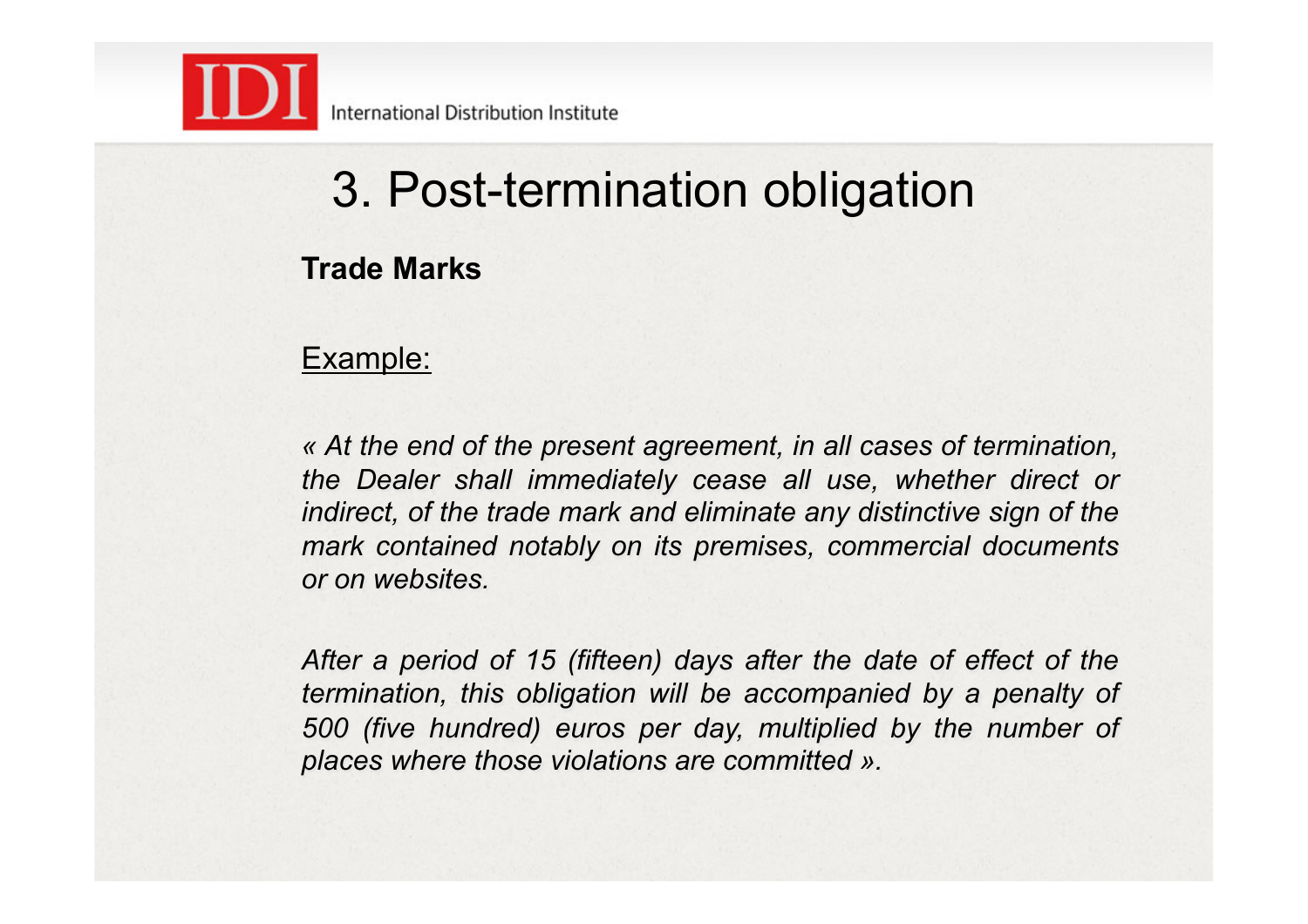

# **Stock**  3. Post-termination obligation

### Example:

*«* From the termination of the contract, and in all cases at the latest days after the termination of the contract, the Distributor:

*(a)Shall return to the Supplier or the third party designated by him all the contract products, at the Distributor's expense (including the costs for the*  determination of the repurchase price) and risk, on condition that the *contract products:* 

•*Were purchased directly from the Supplier and delivered by the latter,* 

•*Are new, unused, not damaged and intact and* 

•*Have not been sold, and remain the unencumbered property of the Distributors or the Supplier and are in the Distributor's possession.* 

The repurchase price of the contract goods is equivalent to the *distributor's net purchase price in force, after deduction of an appropriate amount for the condition and age of the contract goods. The distributor will have to demonstrate the proof of purchase and of the price paid ».*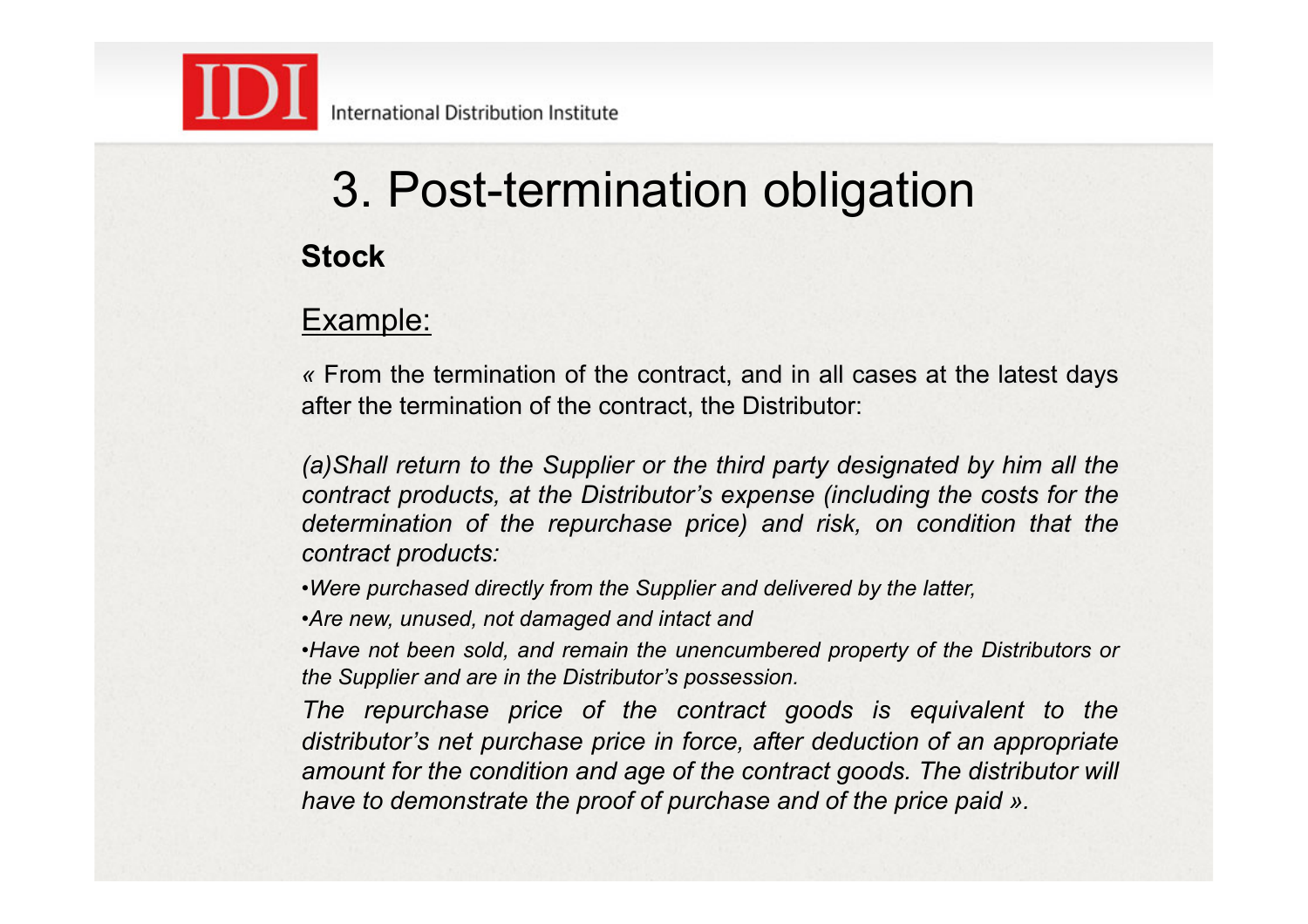

**Stock** 

#### Example:

*"If the present agreement is terminated before its term by the supplier or is not renewed at its expiry, the supplier reserves the right to repurchase without this right constituting an obligation on his part … The goods that he deems to be a normal goods for sale and in perfect condition, figuring in his catalogue on the repurchase date …".*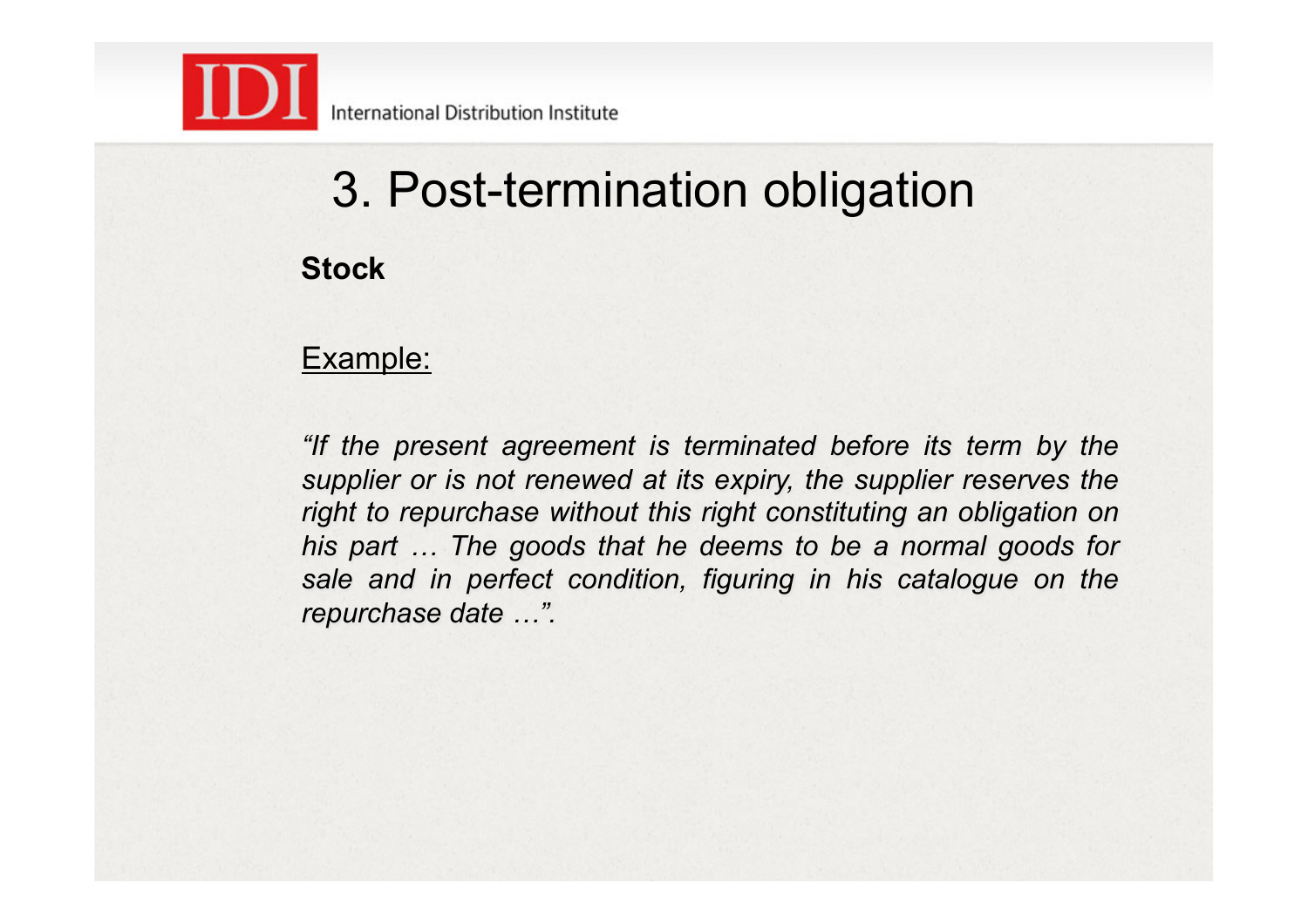

### **Other obligations**

The Distributor may be obliged to

•forward to supplier the customers' names and their unexecuted orders; within X days after termination;

•inform immediately its own organization and any agent on the termination of this Agreement;

•cease to carry out supplier services (warranty).